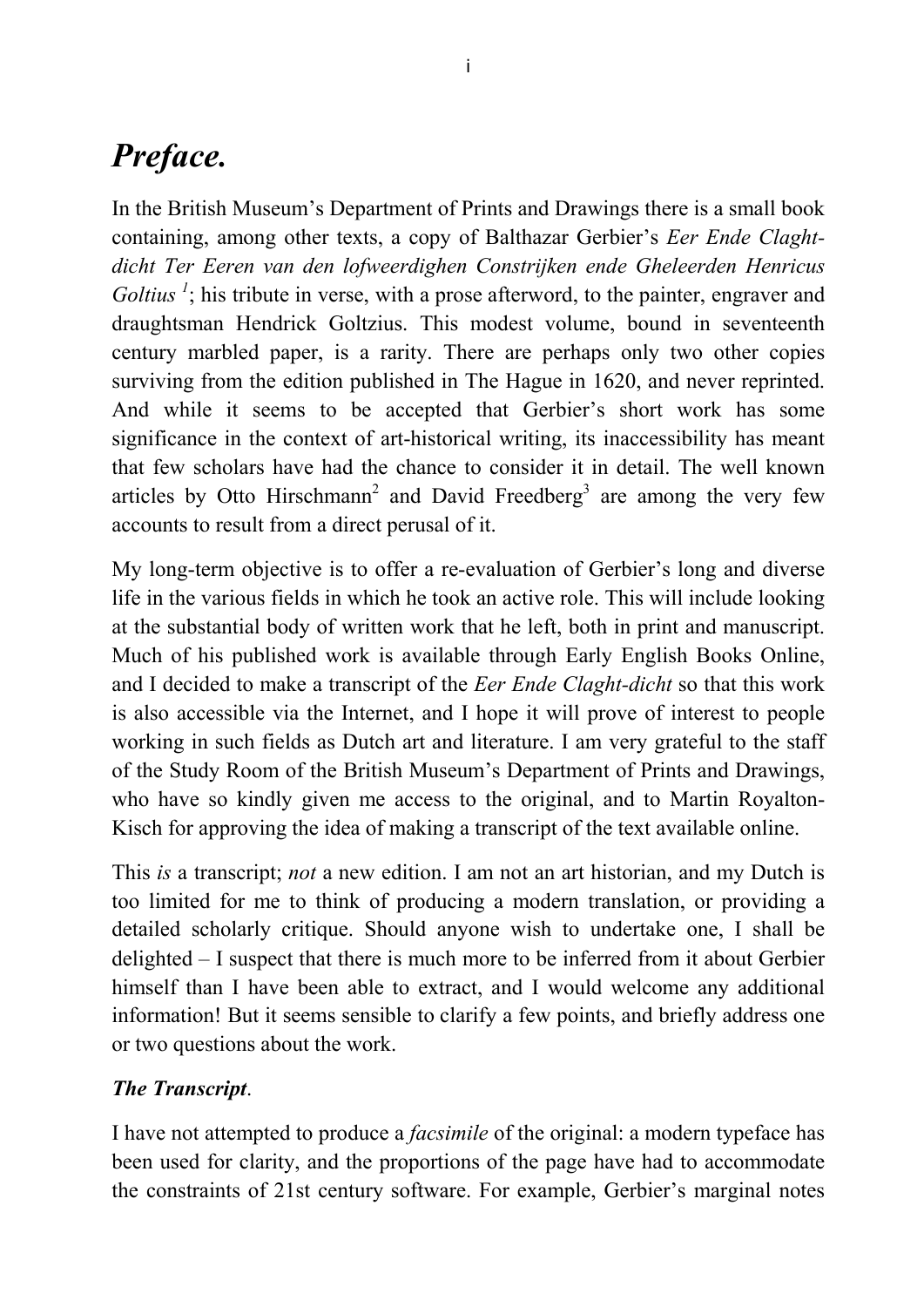appear in my text as numbered footnotes. Otherwise, the content of the book is laid out as closely as possible to the original: the words on each of Gerbier's pages correspond to those on mine, and I have numbered the pages as he did. Roman and Italic typefaces are employed just as in the 1620 printing and I have tried to maintain the relative font sizes used by Gerbier's publisher/printer, Aert Meuris. I have not been able to include the various printers' ornaments used in the original, and while I have used 'drop' capitals where he did, these are plain, whereas some of those in the original were decorated. Where appropriate, I have modernised 'V' to 'U', and I have used the modern 's' throughout.

The Errata listed in the original, and thus acknowledged by the author, have been corrected in the text, but other errors have been left as they appear in the book. (For example, on page 44 there are two missing letters in a three-letter word.) While such corrections might seem simple to make, I preferred to take a cautious approach, and avoid possible mistakes. The British Museum copy has, perhaps in the process of the later  $17<sup>th</sup>$  century rebinding, had its page edges trimmed. A few letters in some of the marginal notes have been lost, but here I have inserted the uncontroversial missing letters in brackets. (For example, on page 44.) I should like to thank Dale Carr for answering several queries, and for suggestions regarding Gerbier's anagrams, though of course any errors that remain are entirely mine. Or, of course, Gerbier's!

The printer abbreviated many words in the original, both in the marginal notes, and at the ends of lines. This usually takes the form of omitting a letter 'n' and inserting a sign over the preceding vowel to indicate its absence. Aert Meuris variously used the signs ' $\sim$ ', '-' or '/' and I have tried to reproduce these as in the original. In the prose section of the work, the typesetter scattered decorative 'W's throughout the text, and I have used a plain, lower-case letter, other than in contexts such as the start of a sentence, where a capital is obviously appropriate. I regret having been unable to imitate the layout of the original more exactly.

Lastly, it should be noted that the title page and dedication both spell Gerbier's forename as *Balthasar*, not *Balthazar*. Since the majority of his published and manuscript writings – including autograph sources in which he provides his full name (rather than just 'B Gerbier') have a 'z', I have decided to use the spelling 'Balthazar Gerbier' when referring to him. (He became *Sir* Balthazar in October 1638.)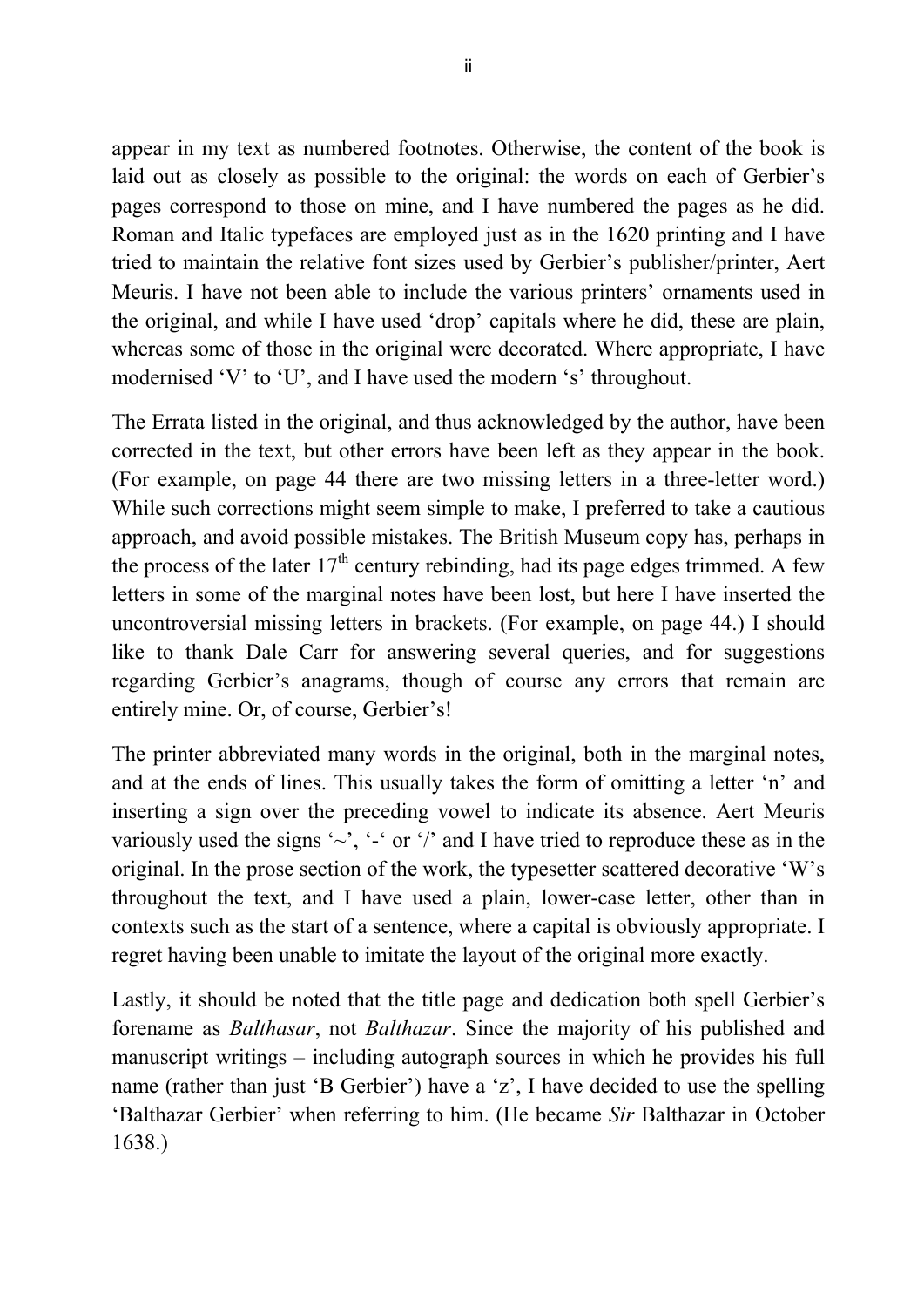## *The British Museum Copy.*

This is the copy referred to by David Freedberg. Hirschmann refers to the copy in the Haarlem Stadsbibliotheek<sup>4</sup>, and the online catalogue of the University of Gent<sup>5</sup> confirms that there is also a copy there. Hirschmann refers to one in the possession of 'D Franken', and it is possible that others survive in private collections. The provenance of the British Museum copy is not complete, but while it is not possible to identify the first owner, the book seems to have spent much of its existence in Haarlem. Owned by the engraver Isaack van der Vinne, (1665-1740) it was acquired at the sale that followed his death by Johannes Enschede (1708-1780). Undoubtedly the British Museum acquired it through the Enschede collection sale in 1867, or shortly afterwards – the volume appears in the sale catalogue as Lot 2928.

The binding is presumably the work of van der Vinne and the spine bears the simple title of 'Schilderkonst'. Inside the front cover is an inscription by Enschede, recording the circumstances of the acquisition. Folded, and glued to the flyleaf, is a piece of paper illustrating some basic shapes of three-dimensional geometry - a cube, a cone etc. - neatly drawn in ink. The two pages that follow contain handwritten comments on each of the works bound into this little volume, preceded by the words: *'In dit bandje zijn by een gebonde verscheyde stukjes wegens de Schilderkunst'.*

The works bound together are:

- 1. Govaert Bidloo: (1649-1713) *Aan den Herr Philips de Flines op Zyn Kunstkammer.*(Amsterdam 1681. 12pp)
- 2. Philips Angel: *Lof der Schilder-Konst.* (Leyden 1642. 58pp.)
- 3. Balthasar Gerbier: *Eer ende Claght-dicht ter eeren ....Henricus Goltius....*(The Hague 1620. 46pp.)
- 4. J(acques) de Ville: *T'Samen-spreeckinghe Betreffende de Architecture end Schilder-konst.* (Gouda 1628. 16pp.)
- 5. François Fickaert: *Metamorphosis end Leven van den vermaerden Mr Quinten Matsijs.* (Antwerp 1648. 22pp.) Fickaert's text is followed by verses on Matsijs by Thomas More, in both Latin and Dutch, and a short verse signed 'VGB':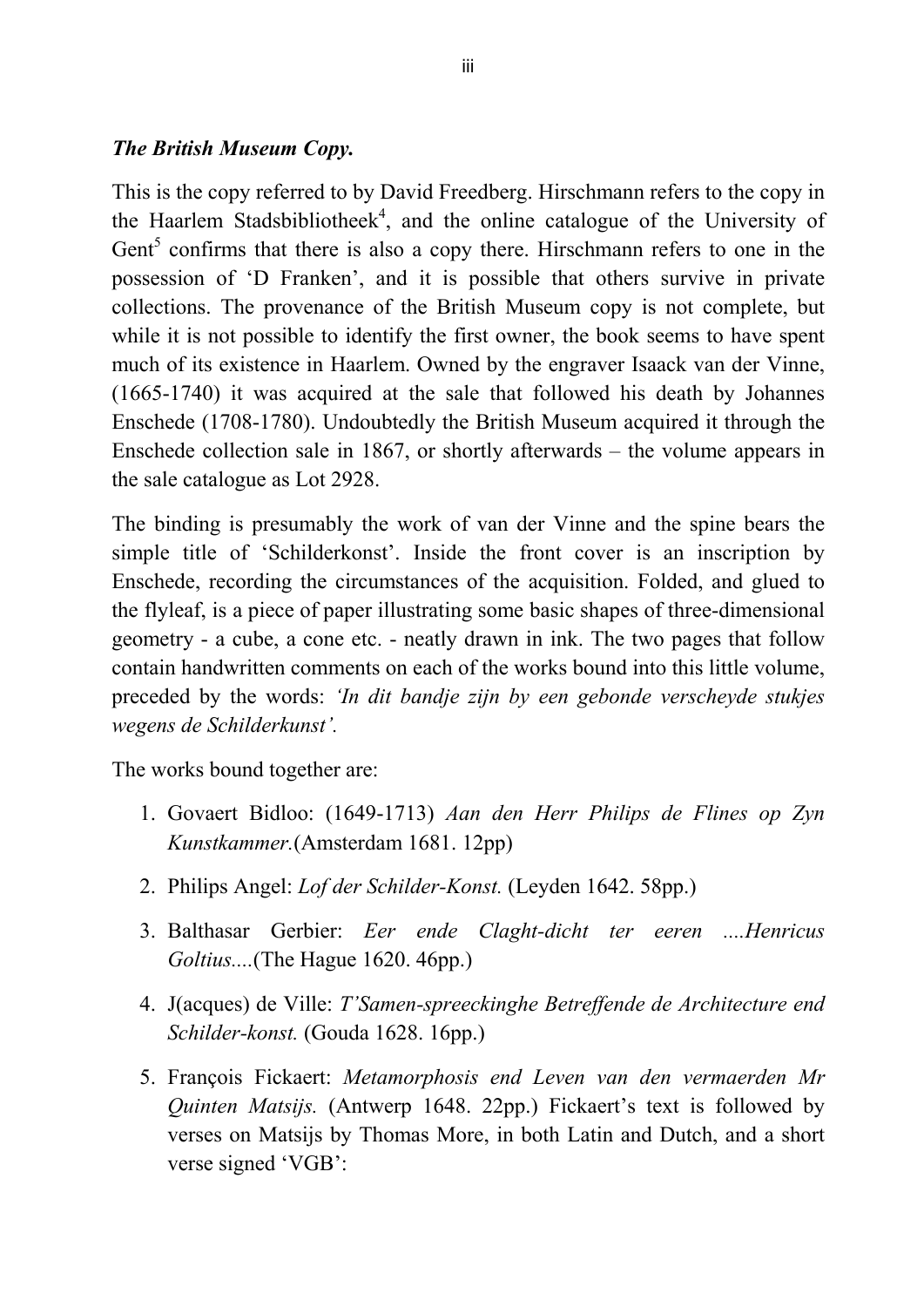## **Tot de Schilders.**

Comt ghy Schilders, comt ghy Gheesten, Comt den minsten met den meesten, Comt, becroont die weerdigh belt, Dat soo in ons sinnen spelt: Wilt het hooft met Lauwers gorden, Die van Smit ginck Schilder worden: Wenscht hem om sijn goet beleyt, Vrede, rust en Saligheyt.

The book has been in the British Museum since at least 1883, when a rubber stamp on the flyleaf notes that it was transferred (from the Library?) to the Department of Prints and Drawings as a 'duplicate'.

The owner of the book commented on Gerbier's publication in these words:

3. *Eer en klagt-digt, ter eeren H:Goltzius, door Balthazar Gerbier, is een seer poëtisch dog gaen sagt vloeyend Gedigt; het is al te breed-weydende, het voornaame onderwerp versmoort onder de menigvuldige bijvragingen,* ("*bijvrag"* replaces several letters that have been crossed out.) *voorders wat den Autheur tot Lof van Goltzius styl gaet by mij niet te hoog; hij stelt hem voor de Grootste plaatsnijder en taekenaer met de pen die de wereld tot die tijd toe gehadt heeft; en ik voeg'er by, die de wereld tot nu nog toe gehadt heeft en soo als Goltzius in't plaatsnijden was, soo stel ik R de Hooge (meede te Haerlem woonende) de grootste meester in 't plaat-Etsen te zijn, van alle die de wereld tot nog toe gehadt heeft, daer Zyn 'er wel die in sommige studien en eenige bijzondere stükken, soo veel of meer der Konst betoont hebb, als hy in sommige heeft gedaen, maer in soo veelarlije niet.*

## *Gerbier's tribute to Goltzius.*

There has been something of a mystery surrounding the circumstances in which Gerbier came to write his first major published work. This is complicated by the fact that we know relatively of his life between about 1598, when his father died, and around 1614, when his talents as miniaturist and calligrapher led to his employment by Prins Maurits in The Hague. More research is needed in this area: he may well have been at least partly educated in one of the French Academies. He certainly had family in Amsterdam, and his detailed familiarity with the artists of both the Northern and Southern Netherlands suggest that he was by 1618 very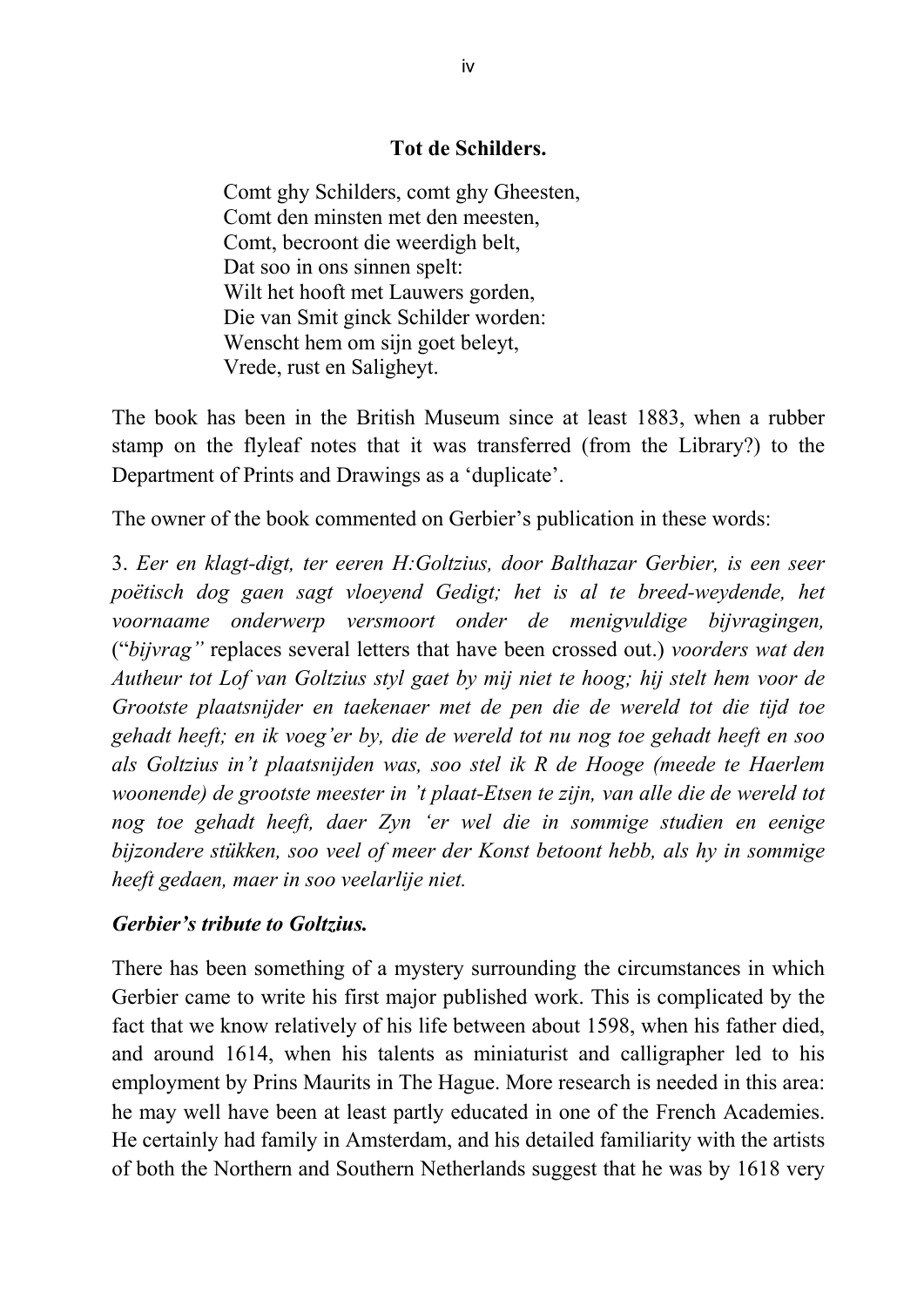much in contact with many of the men and women he depicts in verse, taking part in an imaginary funeral procession for Goltzius.

There is no evidence that Gerbier was ever a pupil of Goltzius, and in view of his vigorously expressed admiration for his subject, it seems probable that he would have mentioned it elsewhere, had this been the case. But he appears to feel strongly about the way he alleges Goltzius has been treated since his death, and says in his afterword that he has written his tribute in order to remind the people of Haarlem of their failure to accord Goltzius the respect due to him. Who prompted him to put quill to paper? Hirschmann suggested that someone known to Gerbier in The Hague – perhaps Jacques de Gheyn – influenced him, but it seems equally likely that it was Cornelis Drebbel who in London encouraged his young compatriot to put his talents to use in the production of an elegy for Drebbel's brother-in-law.<sup>6</sup> Drebbel is, after all, given more lines than anyone but Rubens. Gerbier had already written poetry; a set of printed verses complimenting Prins Maurits had probably appeared before their author left The Hague for London.<sup>7</sup> Throughout his life, Gerbier was to produce quantities of verse in Dutch, French and English, and this early effort, like the *Eer ende Claght-dicht*, concludes with the words *Mon heur est en Gerbe.* This sounds like the assertion of a young man confident of his talent and potential: it is also of course a writer's *Zinspreuk* - the kind of anagram popular among writers at the time - and can be deciphered as either '*Het noemen Gerberus'* or even '*nomen heet Gerberus'*. Either way, the name is Gerbier, and he uses it also to sign his early verse tribute to Prins Maurits!

There is no doubt that Gerbier was impressed by the inventions of Drebbel. He may also have know Thomas Tymme's *A Dialogue Philosophicall* of 1612, which describes Drebbel's *Perpetuum Mobile*, and uses the Biblical figure of Bezaleel to personify his ingenuity.<sup>8</sup> Gerbier likewise refers to Bezaleel and Ahaliab in a marginal note on the first page of the *Eer ende Claght-dicht,* and provides the Old Testament reference.<sup>9</sup>

# *Influences?*

In the background of Gerbier's verses is the inevitable shadow of van Mander. The verse form, the roll-call of Netherlandish artists and their patrons, and the author's own references to *Het Schilderboek* combine to confirm that the young Gerbier knew the book well, even if his objectives were rather different. (He may also have known the *De Kerck der Deught*, dedicated to Cornelis Ketel.) With the *Eer ende Claght-dicht* he was celebrating the spectacular work of Goltzius the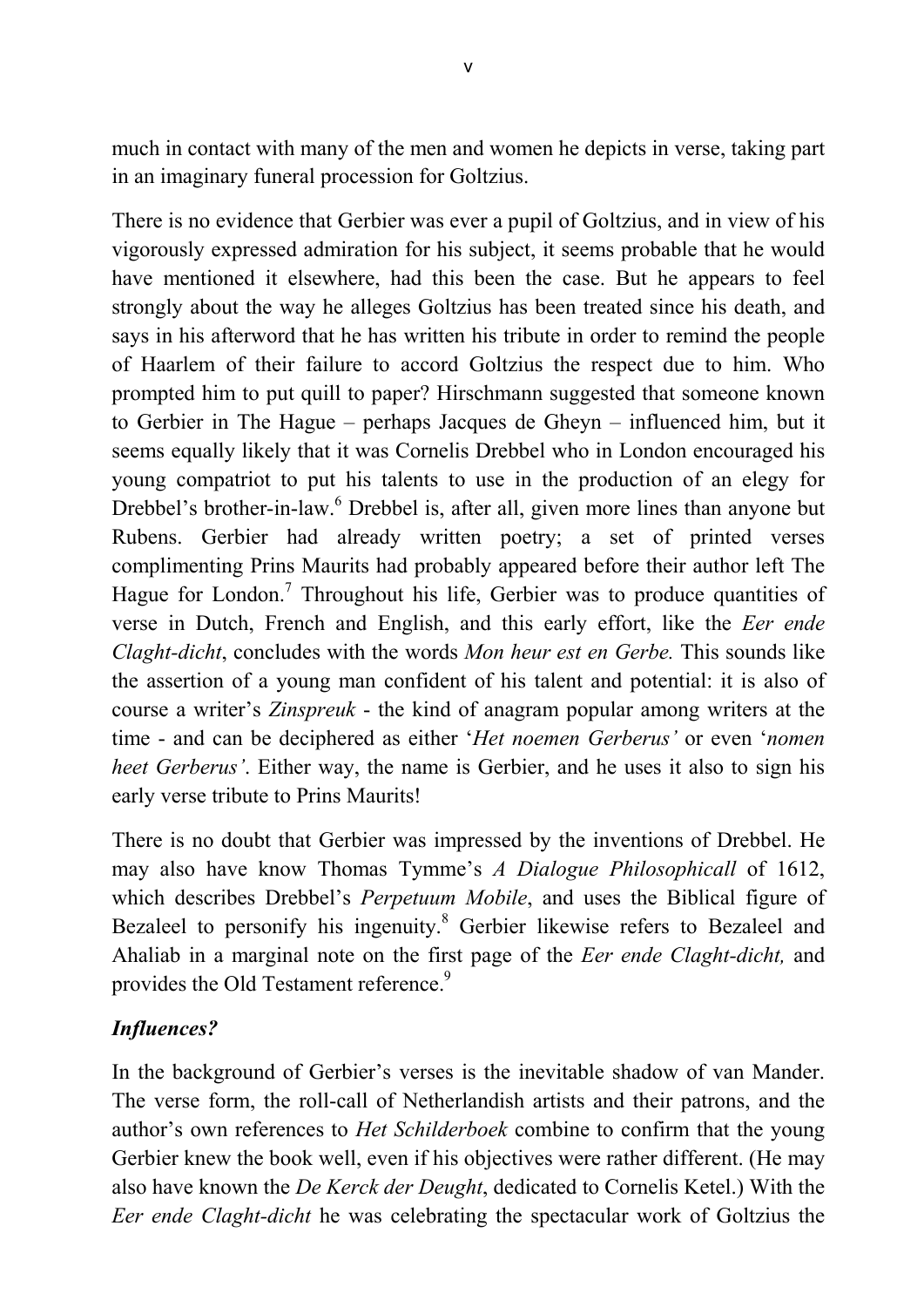'*Supermagister*' of the pen and burin, rather than providing a biography. He cannot be said to have 'updated' van Mander, but holds forth pessimistically in his prose afterword on the way in which van Mander has been '*mishandelt*', and on the arguments and professional jealousies that his book has provoked among contemporary artists.

As well as reminding his Haarlem contemporaries of the honour due to Goltzius, Gerbier may well have had more personal ambitions. As well as his obvious enthusiasm for the visual arts, Gerbier had links with contemporary writers, and it is in Dutch literary circles that we find a connection that appears to have played a part in motivating him to write the *Eer ende Claght-dicht*. Gerbier notes in his *Généalogie de Messire Balthazar Gerbier* that his mother Radegonde died in Amsterdam in  $1619^{10}$ . She appears to have lived there with her eldest son, Israel, whose mercantile career seems to have taken him there. By 1620, his family lived in a house in the newly built Rosengracht<sup>11</sup>, and the Montias database shows him purchasing pictures at auction in the 1620s. His wife, née Catharina Kieff, was the sister of Cornelia Kieff, the wife of a painter, Jan Basse. Another sister, Anna, was married to Pieter Rodenburgh, the brother of Theodoor (or Dirk) Rodenburgh, one of Amsterdam's leading writers, who wrote for the *Wit Lavendel* and later the *Egelantier* Rederijkerskamers. His colleagues included Abraham de Coninck and Heinsius – both are referred to in the *Eer ende Claghtdicht -* and his family connection with the young Balthazar Gerbier does not seemed to have been previously considered.

Like Balthazar Gerbier, Theodoor Rodenburgh was a traveller: he had been to Spain, and in 1610 had undertaken a trip to the Guinea Coast, of which Gerbier later made a map that hinted at sources of gold and silver. He settled in Amsterdam in 1615, and in 1618 published a play entitled *Melibea*, which appeared under the auspices of the *Egelantier* and has an intriguing parallel with the *Eer ende Claght-dich*.<sup>12</sup>The two works were essentially written in the same year, so that there may even have been a mutual influence. *Melibea* will be familiar to many in the context of Rodenburgh's praise of several Amsterdam painters, as noted for example in Marten Jan Bok and Sebastien Dudok van Heel's article on Govert Janszn. Poelenburgh.<sup>13</sup> The play's *Voor-spel*, stylistically reminiscent of Gerbier's verse, includes lines referring to a number of Amsterdam artists, linked variously by kinship, training, marriage, neighbourhood and patronage.

"Roemt van uw' LANGHE PIER, roemt van uw waerde KETEL,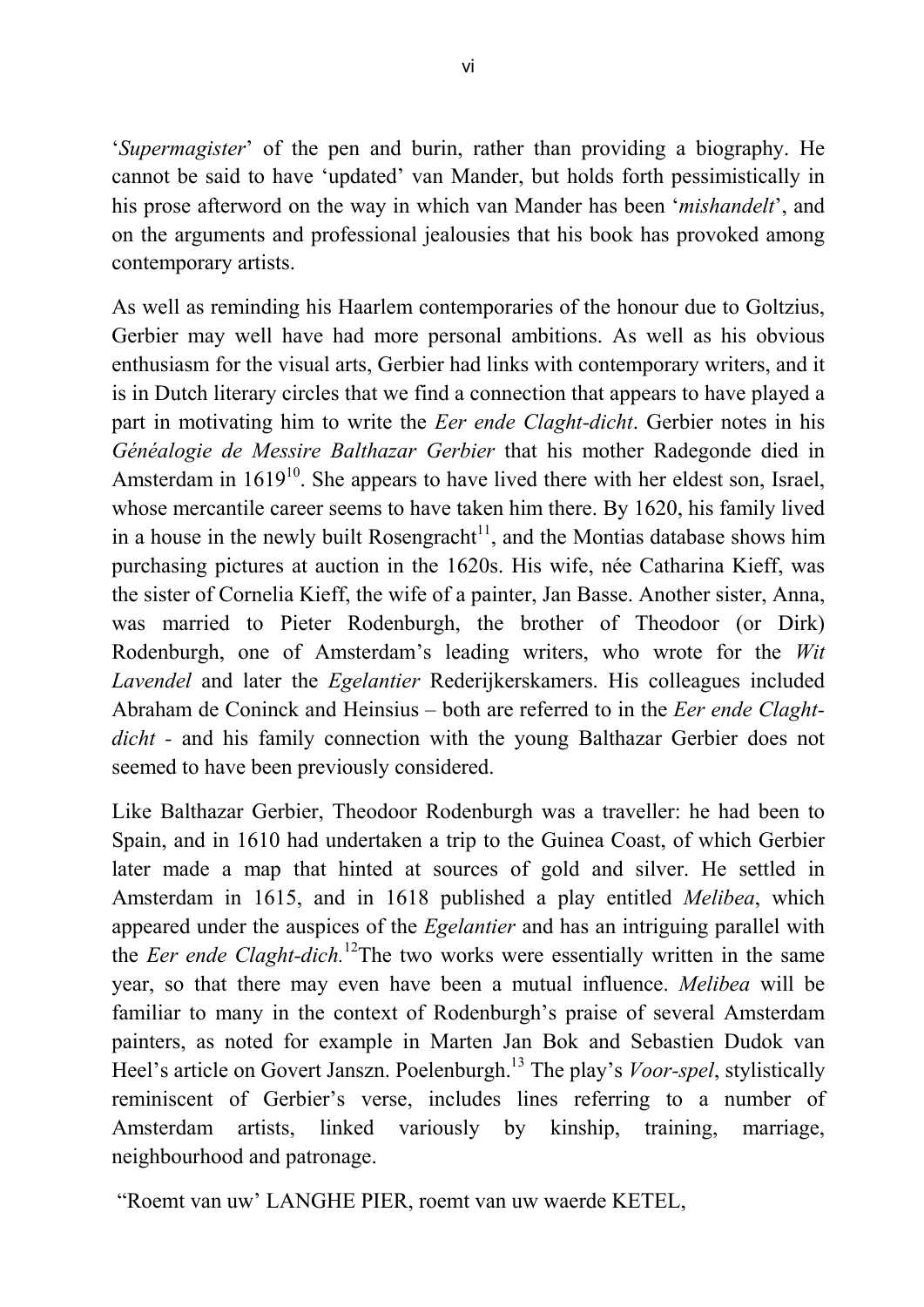UW DIERYCK BARENTS lof. Men achtent noyt vermetel, Dat ghy uw heldens faem op uw baeckx-toppe viert, En uw verleden tijdt met gloryen lauriert. En die ghy hebt als noch PINAS, uw LASMANS wercken, UW PIETER YSACX, die u roofden Denemercken. TENGNAGEL. BADENS. VINCK, vercieren't Amstellandt, UW POELENBURGH. NIEU-LAND. MOEYERT. En VAN NANT. UW ZAV'RY. VINCKEBOONS, uw waerden vander VOORDEN, 't Levanten ghy verciert door uw kunst'rijke Noorden."

In his poem, Gerbier introduces artists from various centres of activity in the Netherlands. On pages 8- 9, we find a remarkably similar Amsterdam group, though less concisely presented:

"Een lofweerdighe schaer d'eer d'Amstels rijcken oever, Die hier met een *Pinas* zijn t'saem ghecomen over,

*..............*

Hier *Badens* berst eerst uyt, reen dwingt my hem te noemen, De vrienden in den rouw voor vreemden binnen comen: Hy was sijn liefsten vriendt, noyt d'Amstel hy betrat Oft *Badens* d'eerst van al hem yv'righ wil'com bat. *.............*

Lastman, d'eer d'Amstels voet, die wil ick hier aen voeghen, Op wiens Const 'tweeld'rigst oogh moet sterren met genoegẽ Liefhebbers sit vry neer, en met aendacht eens siet Oft niet der Consten mergh Pictura u daer biet. Nieuwlandt yv'righ verschijnt, sijn gonst hier wil bewijsen, G'lijck Const sijn Gheest verrijckt en sijnen Naem doet rijsen, Hebt ghy uyt 'sHollandts Thuyn vrucht-baerders uyt ghewijt 'tNieuwlandt schoon vruchten uyt, Atropos u ten spijt. Warnarts hoogh' neersticheyt, sijn lust, en sijne gaven, Die tot de Const-Goddin soo yv'righ hem doen draven, Dat Faem den last versoet, en heft sijn Naem int licht, Die toont hem hier oock by, in yver hy niet swicht. Musa schorst dijn verhael, wint Tijt, Faem dees' schenct Cranssen, Venant en Vinckeboons, Tingh-Nagel, Govert Iansz. Savrey die spijt Hyems, de Velden bloeyen doet, Soo schoon dat Natuer roemt hem t'hebben opghevoet. Hier volght Abraham Vinck, dies waert sijn Const doet blijckẽ, Cornelis vander Voort de Statie comt verrijcken."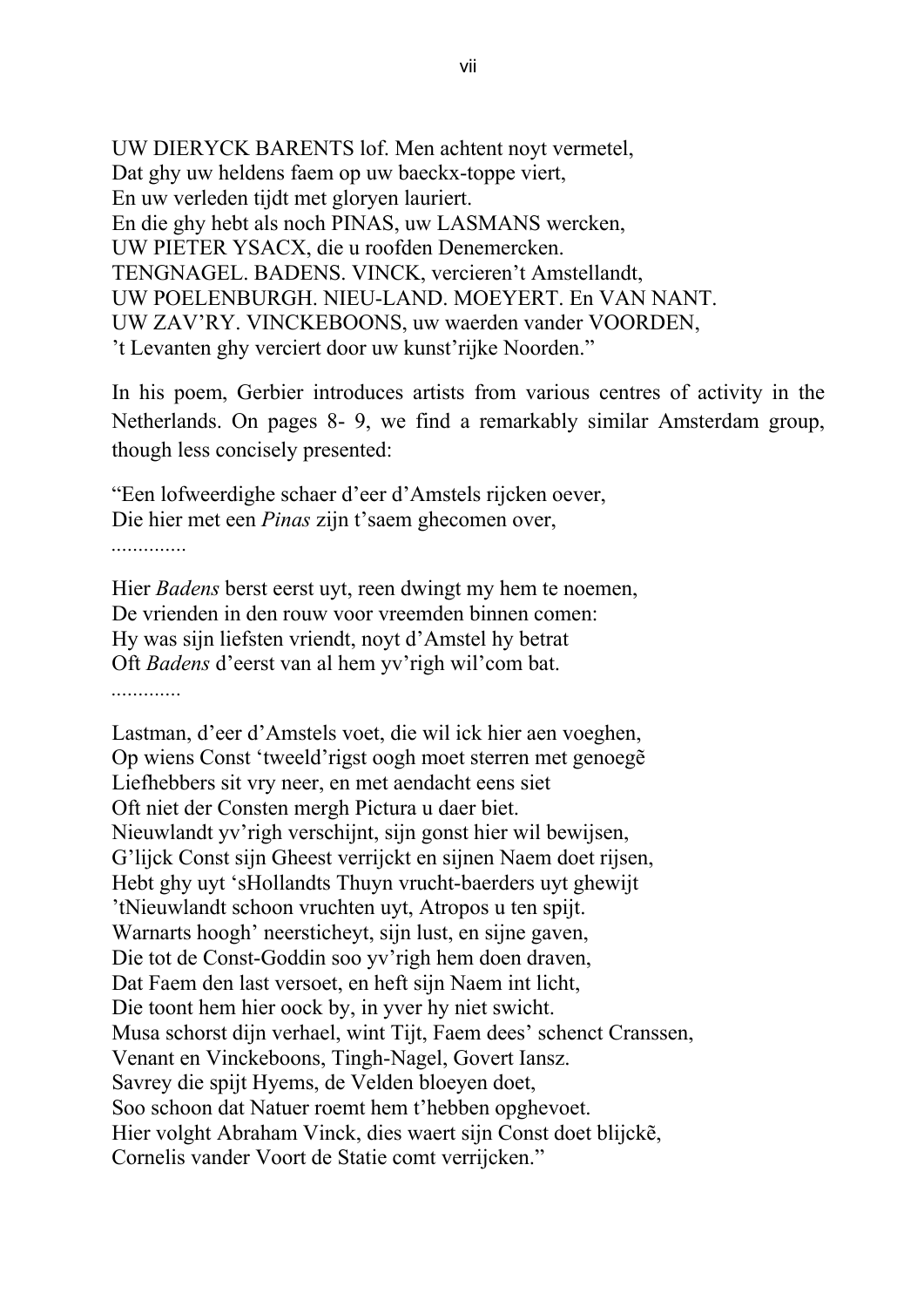Gerbier confirms the identity of Govert Jansz. as Rodenburgh's 'Poelenburgh'. He omits the deceased Aertsen, Barents and Ketel. The latter – also a member of the *Egelantier* - had died in August 1616, and the *Eer ende Claght-dicht* includes only artists alive as Gerbier was writing, with the exception of Isaac Oliver, who apparently died while the book was being written, and who gets a footnote referring to his death.

A comparison of the two lists of artists suggests their similarities are not coincidental:

|                | <b>Gerbier</b>                     | Rodenburgh                           |
|----------------|------------------------------------|--------------------------------------|
|                |                                    | Langhe Pier (Pieter Aertsen) d. 1575 |
| 2              |                                    | (Cornelis) Ketel d.1616              |
| 3              |                                    | Dieryck Barents d. 1592              |
| $\overline{4}$ | (Jan) Pinas                        | (Jan) Pinas                          |
| 5              | (Frans) Badens                     | <b>Badens</b>                        |
| 6              | Pieter Lastman                     | Lasmans                              |
| 7              | Adriaen van Nieulandt              | Nieu-land                            |
| 8              | Warnarts. (Werner van den Valkert) |                                      |
| 9              |                                    | (Nicolaes) / Claes Cornelisz Moeyert |
| 10             | (Frans) Venant                     | Van Nant                             |
| 11             | David Vinckeboons                  | Vinckeboons                          |
| 12             | Tingh-Nagel                        | Tengnagel                            |
| 13             | Govert Ianszoon (Poelenburg)       | Poelenburg                           |
| 14             | <b>Roelandt Savery</b>             | Zav'ry                               |
| 15             | Abraham Vinck                      | Vinck                                |
| 16             | Cornelis van der Voort             | Vander Voorden                       |

As far as the artists alive in 1618 are concerned, except for Gerbier's inclusion of Werner van den Valkert<sup>14</sup>, (-whom he may have known as a poet as well as a pupil of Goltzius -) and Rodenburgh's mention of Moeyert, (- a fellow Rederijker -) the two groups are effectively the same. Gerbier's opening words '*Denckt niet 'tPhantasos zy...*' echo the first line of the *Voorspel* to *Melibea: 'Denckt niet gy Heeren, Helden...'* This looks like a tribute, rather than a coincidence. Did the two writers discuss their work together? Was Rodenburgh a literary mentor to Gerbier? At present it is impossible to say, but the fact that Gerbier focuses on the Amsterdam artists so early in his book suggests that this milieu was central to his project, and that he may have spent a considerable time in Amsterdam, prior to his first visit to England. With several members of his family living and working there, this is not unlikely, while the circle of his Moucheron relatives may also have introduced him to men like Michel le Blon and Daniel Nijs, who were later to play significant parts in his career. The presence of drawings by Gerbier in the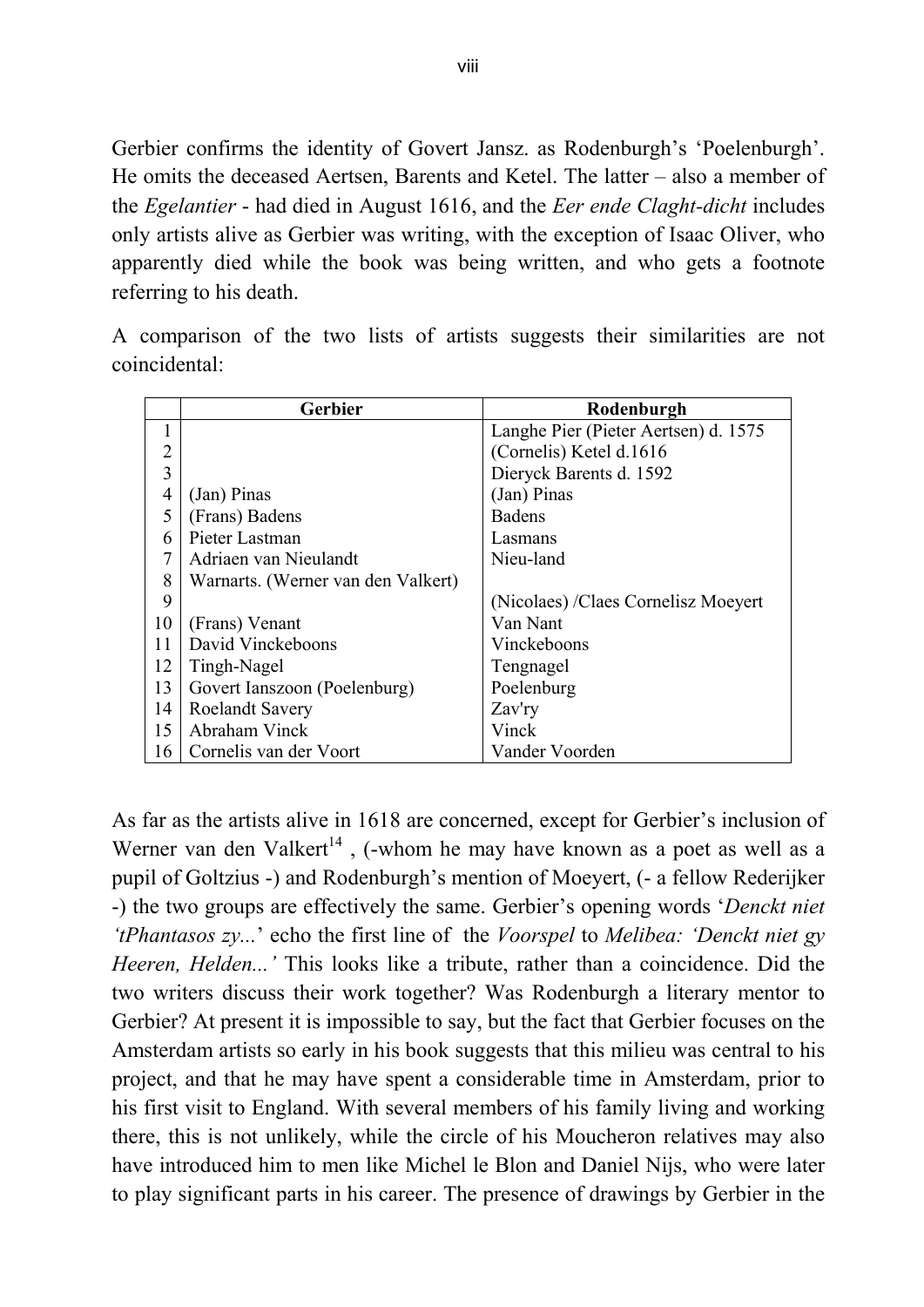collections of Amsterdam notables is also highly suggestive, and these connections will be considered separately.

Balthazar's connection with Theodoor Rodenburgh appears significant, but Rodenburgh is not the only contemporary writer whose influence is discernible. Gerbier refers on page 15 to Abraham de Coninck:

"De *Coninck* kent mijn Lier, die haer sanck niet wil laken, En sal in dijn vierschaer mijn yver niet versaken,"

These lines can be interpreted in more than one way, but there is an implication that de Coninck, who contributed verses to Rodenburgh's *Melibea*, a prominent art dealer as well as playwright, himself busy in 1618 publishing his play *Jephthah*, is to be seen as a critic of Gerbier's writing, whose approval mattered to him - another link with Amsterdam's Chambers of Rhetoric.

There is another, more direct link with the Netherlandish literati, in the shape of the poetry of Daniel Heinsius. Described by the admiring Gerbier as "Heynsius den Nederlantschen Apollo" (page 35. Note 62), Heinsius had published his *Nederduytsche Poemata<sup>15</sup>* in 1616, at around the time of Balthazar's departure for his first visit to England. This collection of verse includes the *Hymnus oft Loftsanck van Bacchus*, in which one finds elements of Greek mythology that Gerbier uses in the *Eer ende Claght-dicht*. At line 135 we read:

"Maer, Vader, die maer eens den schoonen hemel siet, En woont by Phlegethon noch by Cocytus niet."

- which Gerbier echoes on page 1: " 'kDacht van *Cocytus* vloet en *Phlegetontis* Stroomen"

And at line 539 in the *Lofsanck*: "In een geleende vreucht, met Ikelos zijn maet, En Phantasos zijn soon, die dick wils met u gaet."

This can be compared with Gerbier – also on page 1:

"Denckt niet 'tPhantasos zy, oft Ikelos zijn maet Die droomen setten uyt als Morpheus opslaet"

Gerbier appends the marginal note "*Phantasos ende Ikelos zijn bedieders der droomen."*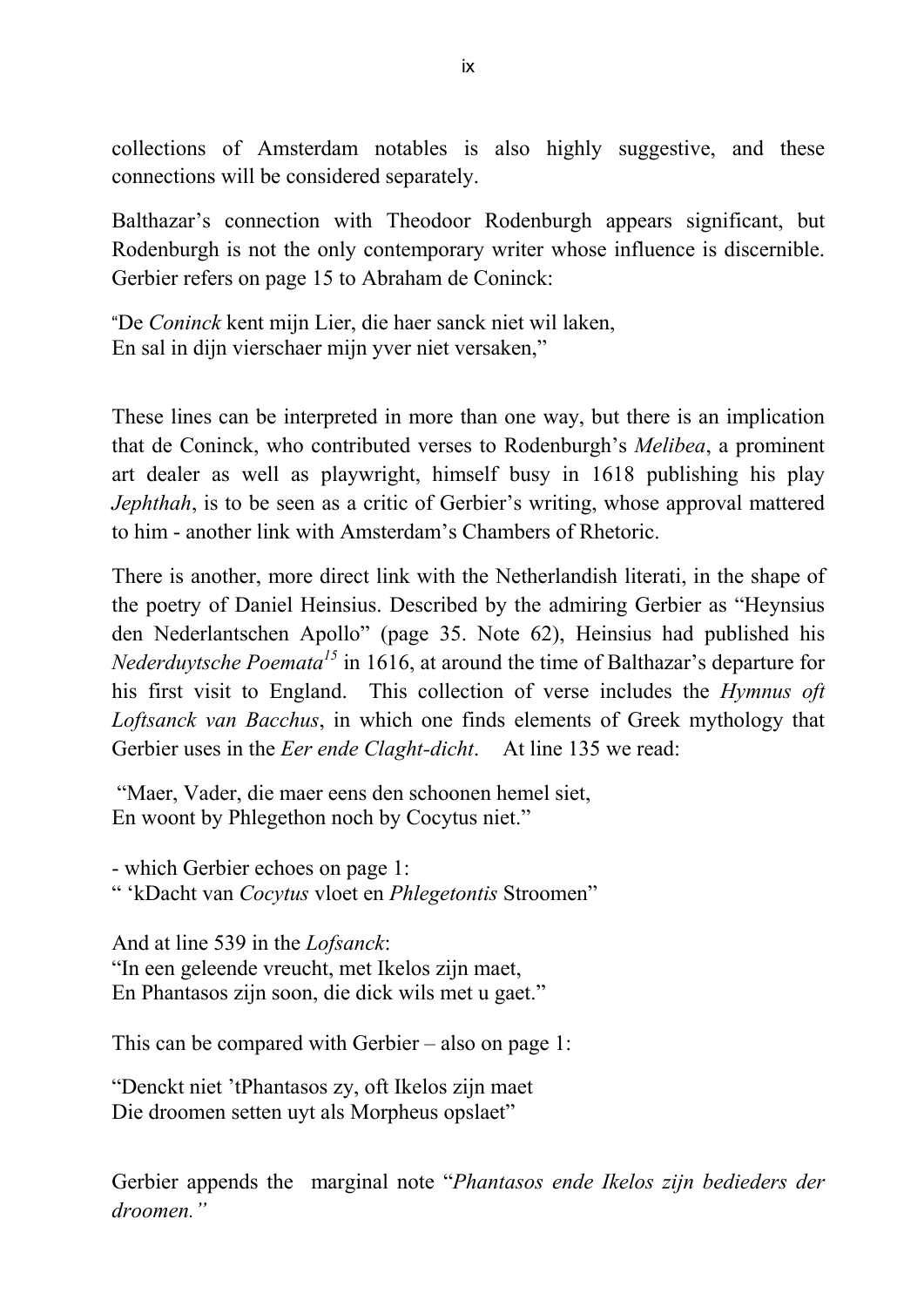This shared imagery could be mere coincidence; its usage simply an example of literary convention. However, I suspect that Gerbier was very familiar with contemporary Dutch literature, and that this familiarity related to his sense of himself as a writer. Throughout his life he felt himself to be in his 'element' when putting pen to paper. Whether it was a matter of setting down a diplomatic report, a treatise on languages or military architecture, verses for his children, or a prayer for his wife, he was at home with the act of writing. The catalogue of his printed and manuscript works reveals an extensive body of work, and I strongly suspect that at the time of writing the *Eer ende Claght-dicht*, Balthazar saw himself as a writer –perhaps more than an artist - and was trying to attract the attention of Amsterdam's literary elite, to further that ambition. He may have aspired to join the *Egelantier*, or the *Wit Lavendel* and to prove his competence, took the opportunity to address a subject that meant something to him: the draughtsmanship of Goltzius. The artist was already the subject of tributes by van Mander and Cornelis Ketel, and Gerbier was demonstrating both his connoisseurship in relation to the visual arts, and his ability to compose a skilfully sustained piece of verse. He was writing within the conventions of his day, utilising the techniques and imagery common to educated artists and writers, the *Liefhebbers* and *Virtuosi* who often profited from the pedagogical influence of the Rederijkerskamers.

It is well known that many of the artists referred to in the *Eer ende Claght-dicht* were multi-talented men, who combined a professional life as painters, engravers or dealers with membership of a Rederijkerskamer, for which they wrote plays and verse. Between 1610 and 1620, Haarlem's '*Wijngaertrancken*' had a particularly illustrious membership, that included Frans and Dirk Hals, Esias van de Velde and Salomon de Bray. Van Mander and Goltzius himself also had connections with the *Kamers*, and in view of this it is surprising to find Gerbier claiming in the *Eer ende Claght-dicht* that Haarlem had ignored the death of Goltzius. In fact, before Gerbier published his own tribute to Goltzius, there had been at least one publication that sought to honour Haarlem's late Master. As Lawrence Nichols revealed in his 1993 article '*Hendrick Goltzius – Documents and Printed literature Concerning His Life*', Gerbier's elegy was preceded by a shorter, anonymous work, composed by a member of the *Wijngaertrancken*. This *Elegia ofte Klagh Dichtse Twee-Spraek over de Doot des Alder-konst-rijcksten Heer Henricus Goltzius, in sijn leven Kloeck Schilder, Teeckenaer, ende Konstigh Plaet-snijder'*, was published by Adriaen Roomen, and sold by Daniel de Keyser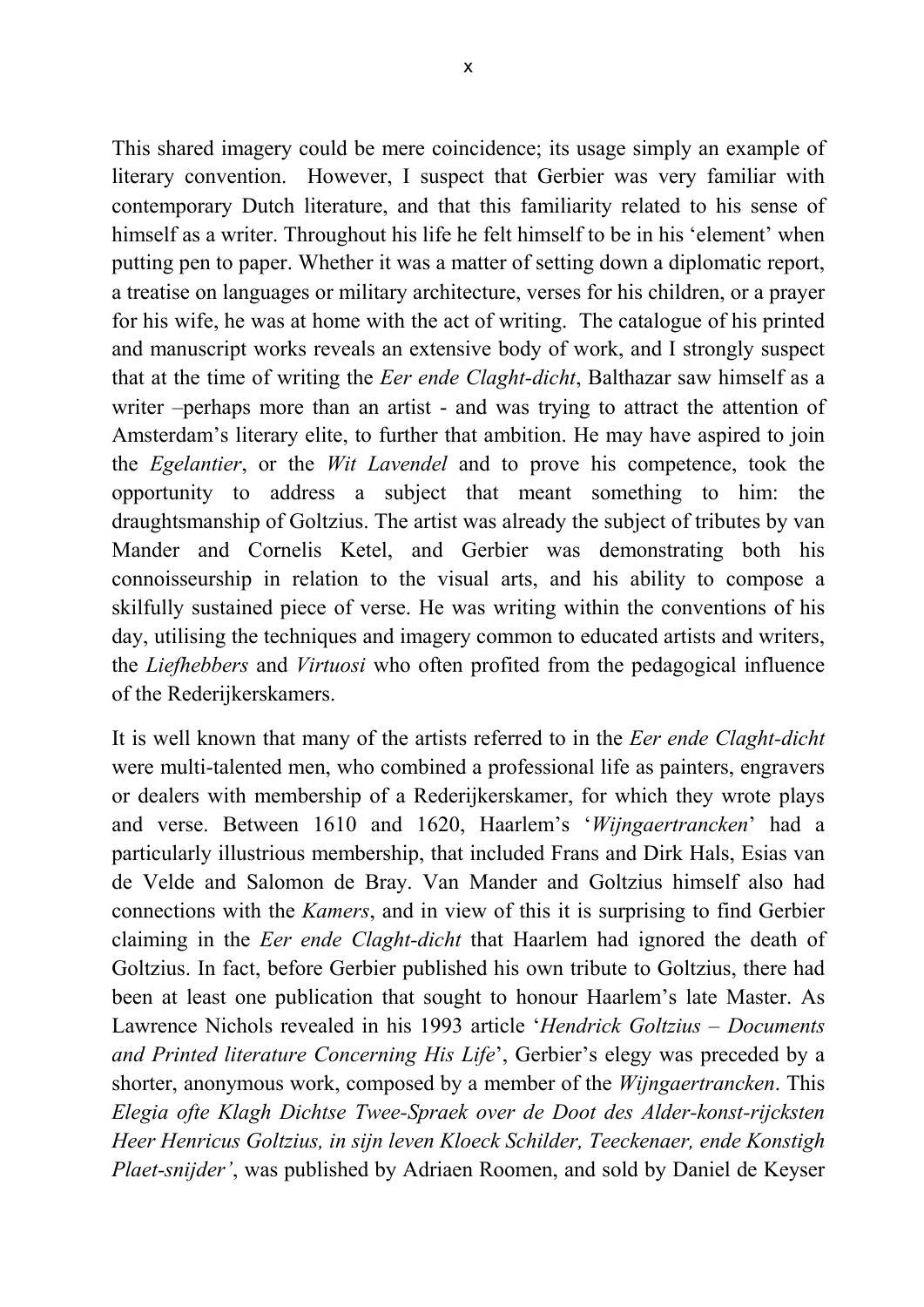in 1617. It must therefore have been composed immediately after the death of Goltzius.

The anonymous poet, whose nom de plume of '*Luyck geen Deuch*t' (or *Deught*) appears in connection with a number of *Eerdichten* attached to plays published in these years – for example Govert van der Eembd's '*Sophonisba*' – is identified by Arjan van Dixhoorn as Lucas Gijsbertsz. 16 This first Elegy is very likely to have been known to Gerbier, (perhaps via Drebbel) and could well have played a part in his decision to compose his own work on the subject. Whether or not he had already written some of the verses, he must have begun his own elegy to Goltzius soon after the artist's death, composing much of it before the death of Isaac Oliver (October 1617) and finishing before the death of Frans Badens. (November 1618.) And although he does not refer specifically to this anonymous Haarlem work, Gerbier may well have seen it as a challenge to be met by an Amsterdam writer.

A further contemporary source that needs to be considered here is the rare first edition of the '*Den Lof van Haerlem'*, published in 1616. Published anonymously, but attributed to Ampzing on the basis of his authorship of later editions, it has elements of style and layout reminiscent of Gerbier's elegy, and I think it very likely that Gerbier knew the work. Ampzing's catalogue of distinguished Haarlemers includes Goltzius, who is hailed in the words:

"*O Phoenix onser eeuw O Goltzy die de Berghen De Alpen overvlieght en gaet het Romen terghen."*

This is highly reminiscent of Gerbier's: *"O Phoenix sonder paer! Hoe sal ick van u schrijven?",* and many mythological names , such as *Phoebus, Apollo, Musae,* and *Neptunus*, appear in the vocabulary of both works. '*Phoenix*,' for example, is a term used 13 times by Gerbier to refer to Goltzius.

There was clearly some connection between Gerbier and Ampzing. The 1621 edition of *Den Lof van Haerlem* contains a rewritten section on Goltzius, giving the date of his death as December  $29<sup>th</sup> 1617$  – the date Gerbier gives in the *Eer Ende Claght-Dicht*. It is generally accepted that this date is wrong: according to the records of the Groote Kerk, and the memories of Goltzius' family, he died on Sunday January  $1<sup>st</sup>$ , 1617. His grave was prepared on the  $2<sup>nd</sup>$ , and his burial took place on January  $3^{rd}$ . Gerbier's error is a strange one: by December  $29^{th}$  1617 he had written much of the work, and it may be that he confused the dates because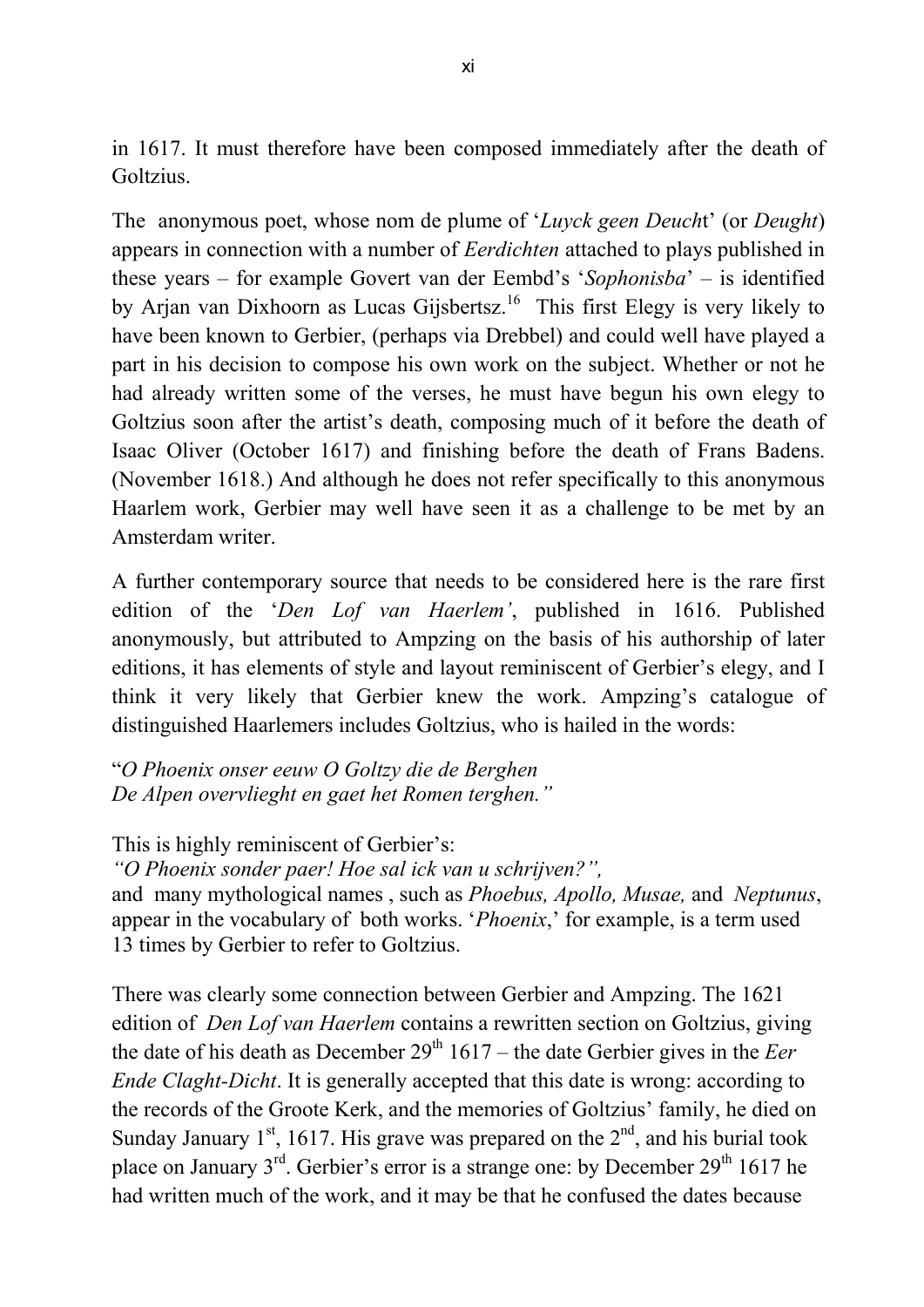he was in London, where old style dating still prevailed. Or perhaps the error was the printer's, and Gerbier missed it, or did not have the title page, when he checked the proofs. (Someone appears to have checked the text, to judge from the errata page at the beginning of the book.) It is quite possible that Ampzing or Scriverius had access to a copy of Gerbier's book, and took the incorrect date from this. A correction was made in the 1628 edition.

In the *Eer ende Claght-dicht*, Gerbier demonstrates the ability to construct and maintain quite a complex, multi-layered allegory, incorporating classical mythology and Biblical references, in which he situates dozens of contemporary artists, and other figures from the artistic milieu in which he lived. The procession of painters, engravers, writers and patrons he assembles to provide Goltzius with an appropriate entourage, contains the elements of a *Joyeuse Entrée*, with Rubens contributing a whole series of canvases, and other figures bringing a collection of paintings, models, prints and tableaux. It is a typically *Rederijker* combination of dramatic performance and civic pageantry, attended by Goddesses and Graces, at once original and familiar to the seventeenth century reader.

Throughout his life, his writings reflect a fondness for emblems, allegories and proverbs, and he clearly knew some of the popular emblem books. Consider the epigraph on his title page:

*"Uyt Floras soete schoot de Bie haer heunich gaet, Waer uyt de Spin oock treck haer gift en boosen aert*."

It is taken from Emblem XXXIII of Hadrianus Junius's *Emblemata* of 1565, presumably in the Dutch translation by Gillis van Diest.<sup>17</sup> The emblem, '*Boni Adulterium'*, (originally dedicated to the Haarlem printer Jan van Suren) bears the image of a rose bush, on which both the bee and the spider have alighted, the former gathering honey, while the latter extracts poison. Junius provides a gloss, on the theme of a single origin for both unity and discord; positive and negative.<sup>18</sup>

Gerbier's comments in the prose postscript, addressed to contemporary 'Constighe Gheesten', suggest a certain pessimism. Later in his career, Gerbier appears highly sensitive to the perceived (and in some cases actual) hostility of others, but in this case his acceptance of anticipated criticism may be more a matter of literary convention. Yet his mindset, conditioned by the upheavals of his early life and his Calvinist upbringing, remained a sober blend of Lipsian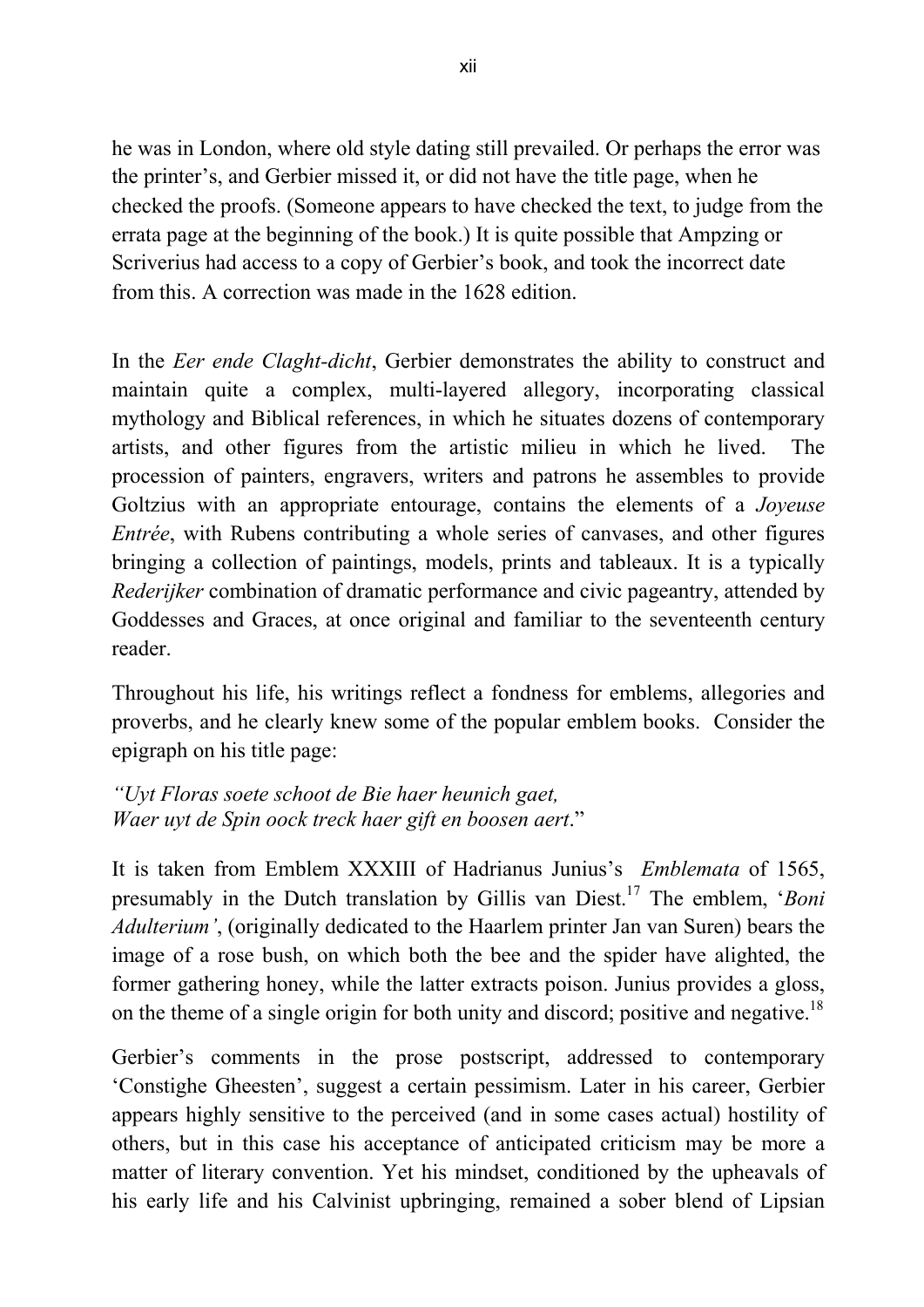Constancy and Old Testament fortitude. In this Stoicism originates his attitude to Envy: he may have known Boissard's Emblem book<sup>19</sup>, which contains such emblems as '*Vir bonus invidiae securus'*, or '*L'homme de bien se moque de l'envie*'. (Years later he wrote that '*La plus grande finesso est d'estre homme de bien'.)* The moral security of the '*homme de bien'* – the blend of integrity, patience and personal culture that defined the Christian Gentleman of his time – remained his ideal, even if his life suggests it was not always realised.

## *The Personae of the Eer ende Claght-dicht.*

I do not intend to discuss at length here the many artists given a part in the allegorical procession depicted in the book. David Freedberg has drawn attention to the art-historical importance of the section relating to Rubens,<sup>20</sup>and Hirschmann noted the significance of Gerbier's comment on Rubens's journey to the United Provinces – an event in which Gerbier may have been involved. But one figure who should perhaps be mentioned here is Wenzel Coebergher, whose managerial role in Goltzius's poetic funeral procession implies that the author may well have known him, more than a decade before Gerbier began his posting as Charles I's resident in Brussels. Further research is required here, but since Coebergher may well have influenced Gerbier both as an architect, and in his attempt in the 1640s to establish the *Monts de Piété* in France, it seems possible that he had already spent time in Coebergher's circle. Nor can we rule out the idea that Gerbier had some kind of acquaintance with Rubens by 1618 – he seems particularly well-informed about his work, whether or not the pictures he attributes to the Antwerp painter in the *Eer ende Claght-dicht* are imaginary.

It is noteworthy that in the first six pages of a work that declares itself a tribute to Goltzius, Coebergher and Rubens are the only people mentioned: not until page seven does Gerbier begin the catalogue of his contemporaries, including only 4 from the southern Netherlands. Goltzius himself, other than in a footnote on page 6, does not really make an appearance until page 18. This seems to me to be possible evidence that Gerbier began the work as a Rederijker text, only later adapting it as an elegy for Goltzius.

Here are the participants, listed by the places with which he associates them:

**Brussels/Antwerp: (4)** Rubens Coebergher Hendrick van Balen Jan Brueghel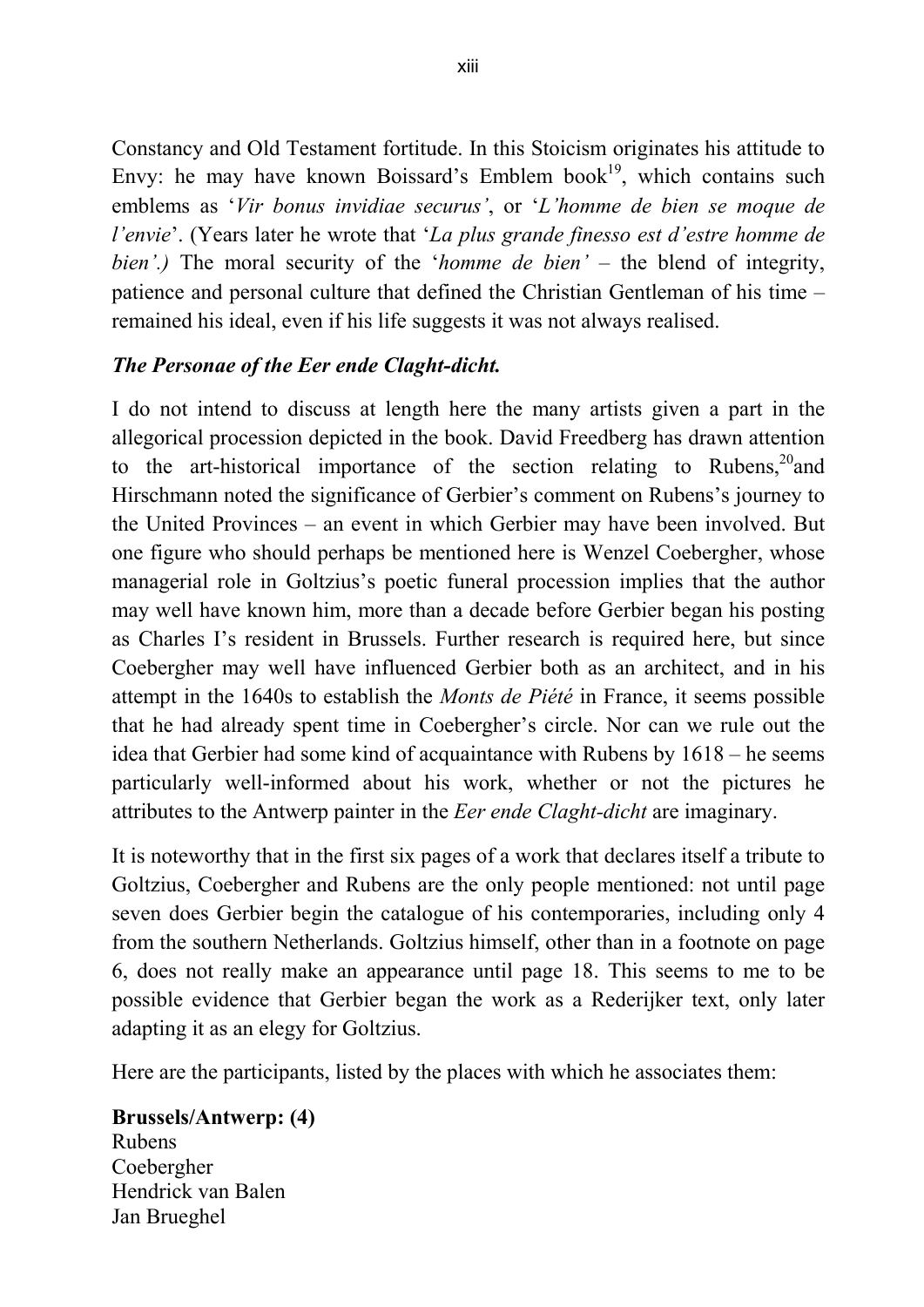#### **Amsterdam: (18)**

Jan Pinas Frans Badens Pieter Lastman Adriaen van Nieulandt Werner van den Valkert François Venant David Vinckeboons Jan Tengnagel Govert Jansz. Poelenburg Abraham Vinck Cornelis van der Voort Hendrick de Keyser Abraham de Coninck Dirick van Os Roeland Savery Johan Muller Pieter Serwouters Anna Roemersdr. Visscher Maria Tesselschade Visscher

#### **London: (8)**

Abraham van Dorch (Dort) Cornelis Drebbel Hendrick van Steenwyck Isaac Oliver Pauwel van Somer Abraham Blyden-Bergh Daniel Mytens Dirick Boissens

#### **Haarlem (7)**

Hendrick Goltzius Cornelis van Haarlem Jacob Rauwart (d. 1597) (or possibly his son Claes) Hendrick Vroom Cornelis Claesz. Van Wieringen Esias van de Welde Jacob Matham

#### **Utrecht: (7)** Abraham Bloemaert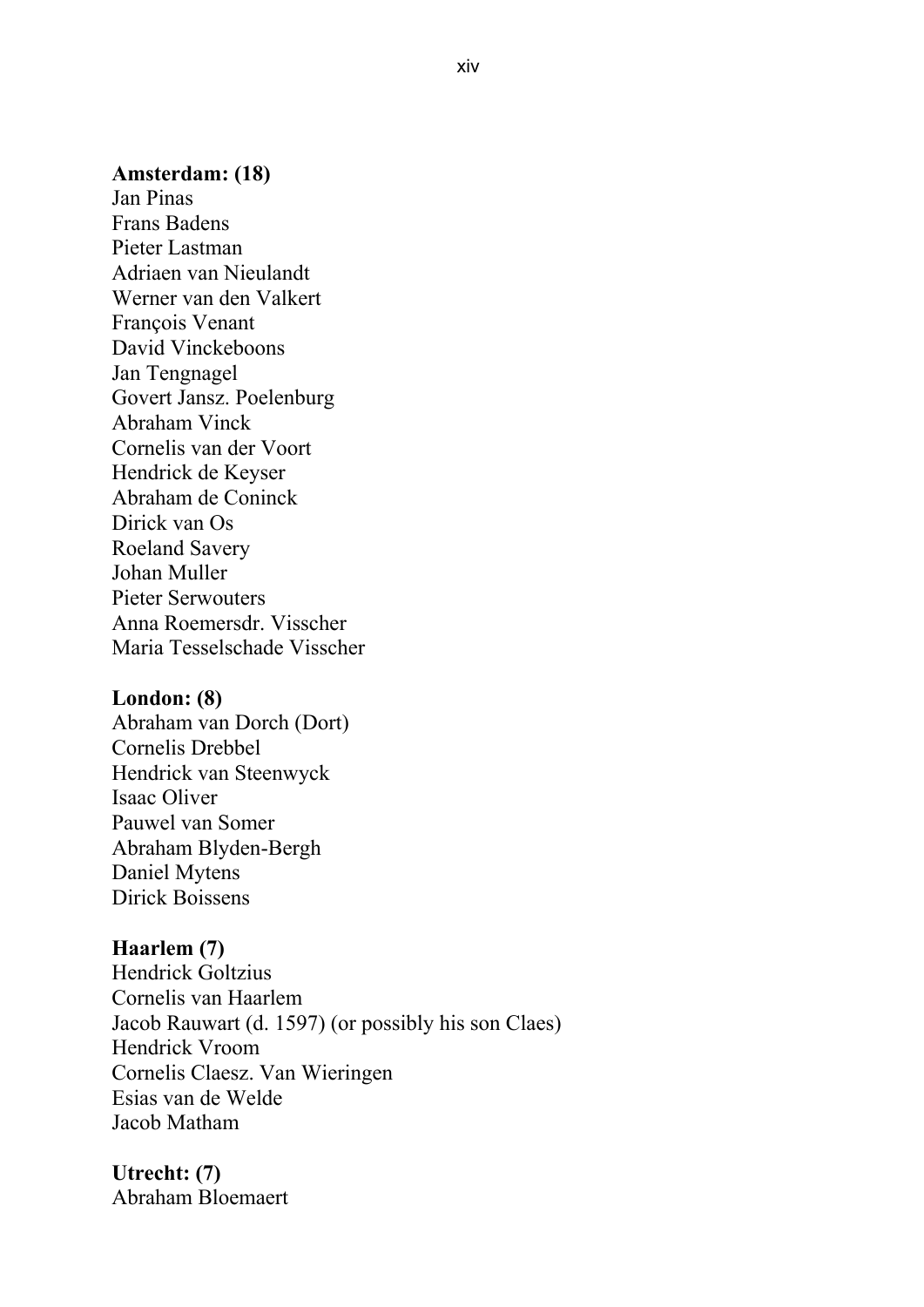Adam van Vianen Iochen Uyt de Wael (Joachim Wtewael) Pauwel Mereelsen Hendrick Goudt Crispin van den Pas Madaleen van den Pas

## **The Hague: (5)**

Floris van Dijck Jacques de Gheyn I Jacques de Gheyn II Simon Frisius (Jan van) Ravesteyn

## **Leyden: (2)**

Cornelis Boissens Daniel Heinsius

## **Delft (1)**

Michiel Jansz. Mirevelt

Gerbier introduces a total of 52 of his contemporaries: painters, engravers, goldsmiths, fijnschrivers, writers, patrons, sculptors and architects. The gathering is certainly Gerbier's own, and may be as remarkable for the figures excluded as for those whom he deems worthy of taking part in Goltzius' funeral procession. His time in London is reflected in his choice. Even here we find only people of Netherlandish origin, confirming that Balthazar is primarily writing for a market in the Low Countries, and the preponderance of Amsterdam based artists and writers strongly suggests that this is where he expected to find an audience. Conversely, he refers to only two men associated with Leyden, and one of these, Heinsius, he seems to have known from works published in Amsterdam.

## *The Dedication*.

The *Eer ende Claght-dicht* is dedicated to Noel de Caron, the philanthropic, Anglophile Dutch ambassador for whom Gerbier is believed to have worked during his first visit to London. There is no obvious connection between Caron and Goltzius, and the author predictably stresses simply the Ambassador's support for the visual arts as the motive for the dedication. Perhaps Noel de Caron contributed to the costs of producing the book: Gerbier explicitly informs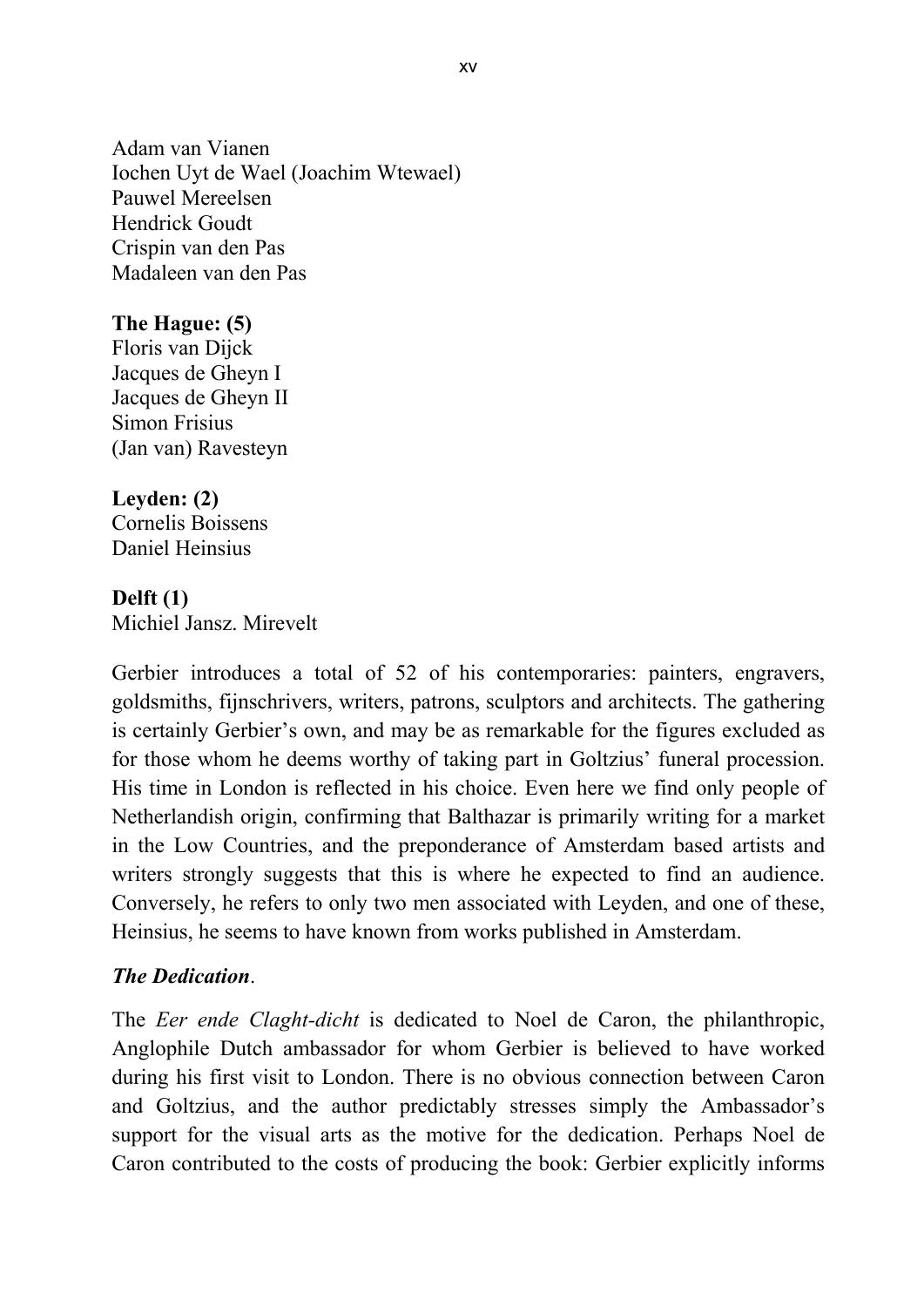us that it took him two years to get it published, and it may be that the financial support of the dedicatee played a vital part in its appearance.<sup>21</sup>

I am not really in a position to judge the literary qualities of Gerbier's book, or to know how it might read to a present-day Dutch speaker. Reznice $k^{22}$  dismisses it as a '*bombastische Klageode'*, full of '*kränkliche Phantasie'*, while Enschede (above) is rather kinder. Gerbier's text typifies the Netherlandish tradition of using verse as a medium for commentary on the visual arts. Just as pictorial images were used to illustrate verse - as in the emblem books – so poetry seemed a natural means of celebrating artists and their works. Gerbier is part of the tradition that embraced van Mander and Cornelis de Bie, who included Gerbier in *Het Gulden Cabinet<sup>23</sup>*. But Gerbier's aim is not biographical, and although he provides notes to confirm the home town of each artist, and the type of work they produce, he obviously expects the artists he includes to be generally familiar to his readers.

In his lifetime and in the centuries that followed, Gerbier seems to have been more kindly – and perhaps more objectively – treated in his original homeland than in his adopted one. The hostility and contempt he evoked in the writings of Sanderson and Walpole contrast with the respect shown by de Bie and Enschede. The literary form that Gerbier's book exemplifies did not die out for some time: Lambert Bidloo's *Panpoëticon Batavum, Kabinet der voornaamste Nederlandsche Digteren*, published in 1720, uses a similar format to applaud the achievements of Dutch writers, among them van Mander and Rodenburgh. In it one finds references to the same mythological figures that populated Gerbier's verses. Lambert Bidloo - the brother of Govert, whose account of the Kunstkammer of Philips de Flines is bound with the *Eer ende Claght-dicht* – would no doubt have recognised Gerbier as part of the same tradition.

Paula Woods 2012.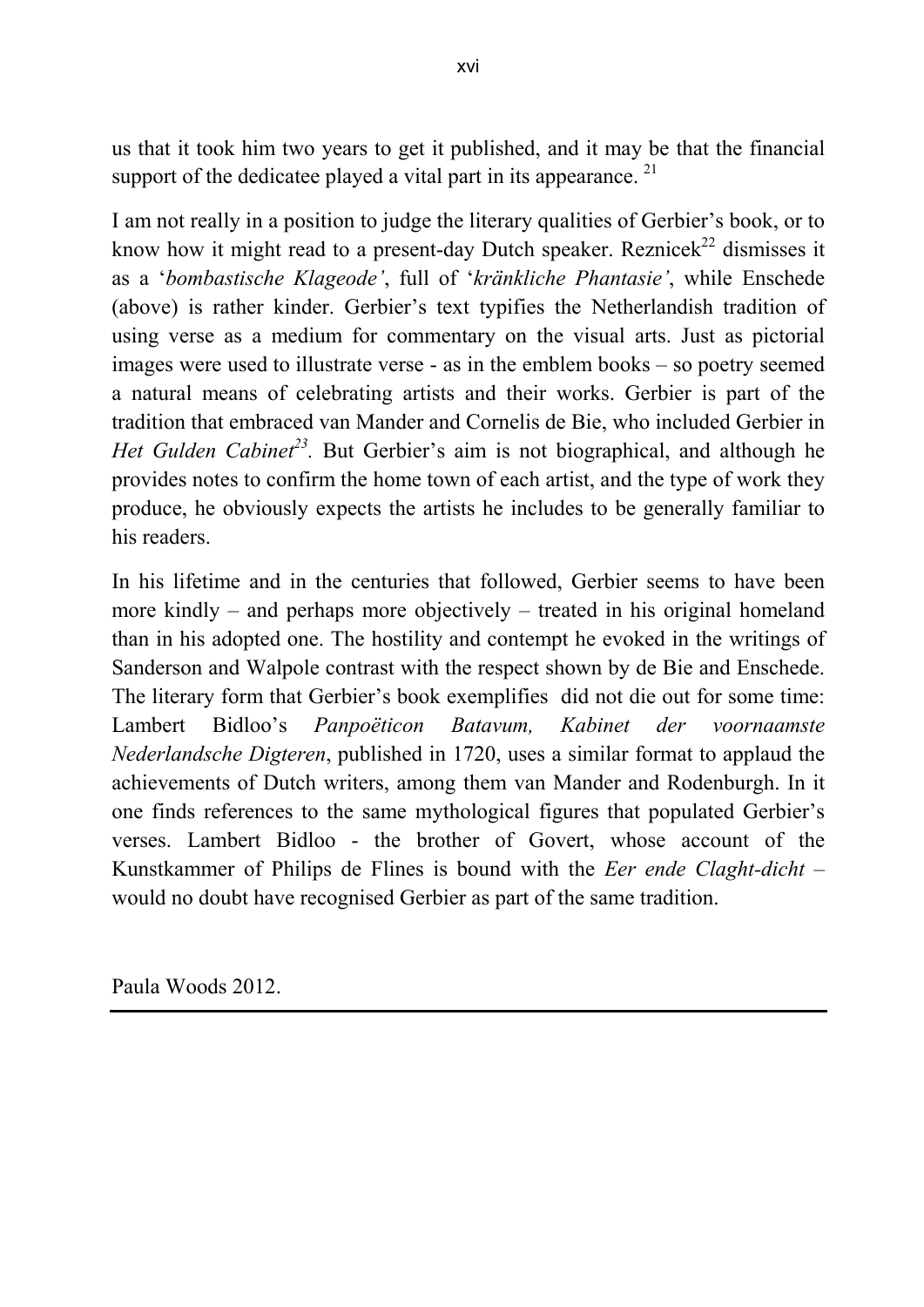#### **Sources and References:**

#### *Primary Sources:*

Balthazar Gerbier: *Eer ende Claght-dicht Ter Eeren van den lofweerdighen Constrijken ende Gheleerden Henricus Goltius, Constrijken Schilder, Plaetsnijder, ende Meester van der Penne.* The Hague. Aert Meuris. 1620.

Theodoor Rodenburgh: *Melibea.* Amsterdam 1618.

Thomas Tymme: *A Dialogue Philosophicall*. London 1612.

Salomon de Bray: *Architectura Moderna ofte bouwinge van onsen tyt*. 1631. Edited by Ed. Taverne. Soest 1971.

Daniel Heinsius: *Nederduytsche Poemata*. Amsterdam 1618.

#### *Secondary Sources:*

The main published articles focussing on the *Eer ende Claght-dicht* remain those of Otto Hirschmann and David Freedberg,

J.H Astington: *Buckingham's Patronage and the Gypsies Metamorphosed*. [Theatre Survey](http://journals.cambridge.org/action/displayAbstract?fromPage=online&aid=130443) (2002), vol 43. pp 133-147.

Marten Jan Bok and Sebastien Dudok van Heel: *The Mysterious Landscape Painter Govert Janszn called Mijnheer*, in *In His milieu. Essays on Netherlandish Art in Memory of John Michael Montias*. Eds. A Golahny, M M Mochizuki, L Vergara. Amsterdam 2006.

David Freedberg*: Fame convention and Insight: On the Relevance of Fornenberg and Gerbier.*  Ringling Museum of Art Journal. 1983 pp.236-259.

Otto Hirschman: *Balthasar Gerbier's Eer ende Claght-dicht Ter Eeren van den lofweerdighen Constrijken ende Gheleerden Henricus Goltius. Oud Holland 1920.*

Jeffrey M. Muller: *The Perseus and Andromeda on Rubens's House*. In *Simiolus. Netherlands Quarterly for the History of Art*, Vol. 12, No. 2/3 1981/1982, pp. 131-146.

L. Nichols: *The 'Pen Works' of Hendrick Goltzius*. Bulletin of the Philadelphia Museum of Art 88. 1992. pp 1-58. See also '*Hendrick Goltzius – Documents and Printed Literature Concerning His Life*' in '*Goltzius Studies*. *Nederlands Kunsthistorisch Jaarboek 1991-2.* Waanders Uitgevers, Zwolle, 1993.

E.K.J Reznicek: *Die Zeichnungen von Hendrick Goltzius.* Utrecht.1961.

Christian T. Seifert: *Pieter Lastman, constrijken history schilder tot Amsterdam – kunstreicher Historienmaler zu Amsterdam.* In ed. M Sitt: *Pieter Lastman: In Rembrandt's Schatten?* (Exhibition Catalogue Kunsthalle, Hamburg.) Munich 2006.

Eric Jan Sluijter: *Rembrandt and the Female Nude*. Amsterdam 2006.

Eric Jan Sluijter: *Goltzius, Painting and Flesh; or, Why Goltzius Began to Paint in 1600*. In *The Learned Eye*. *Regarding Art, Theory, and the Artist's Reputation*. Eds. M van den Doel, N van Eck, et al. Amsterdam 2005.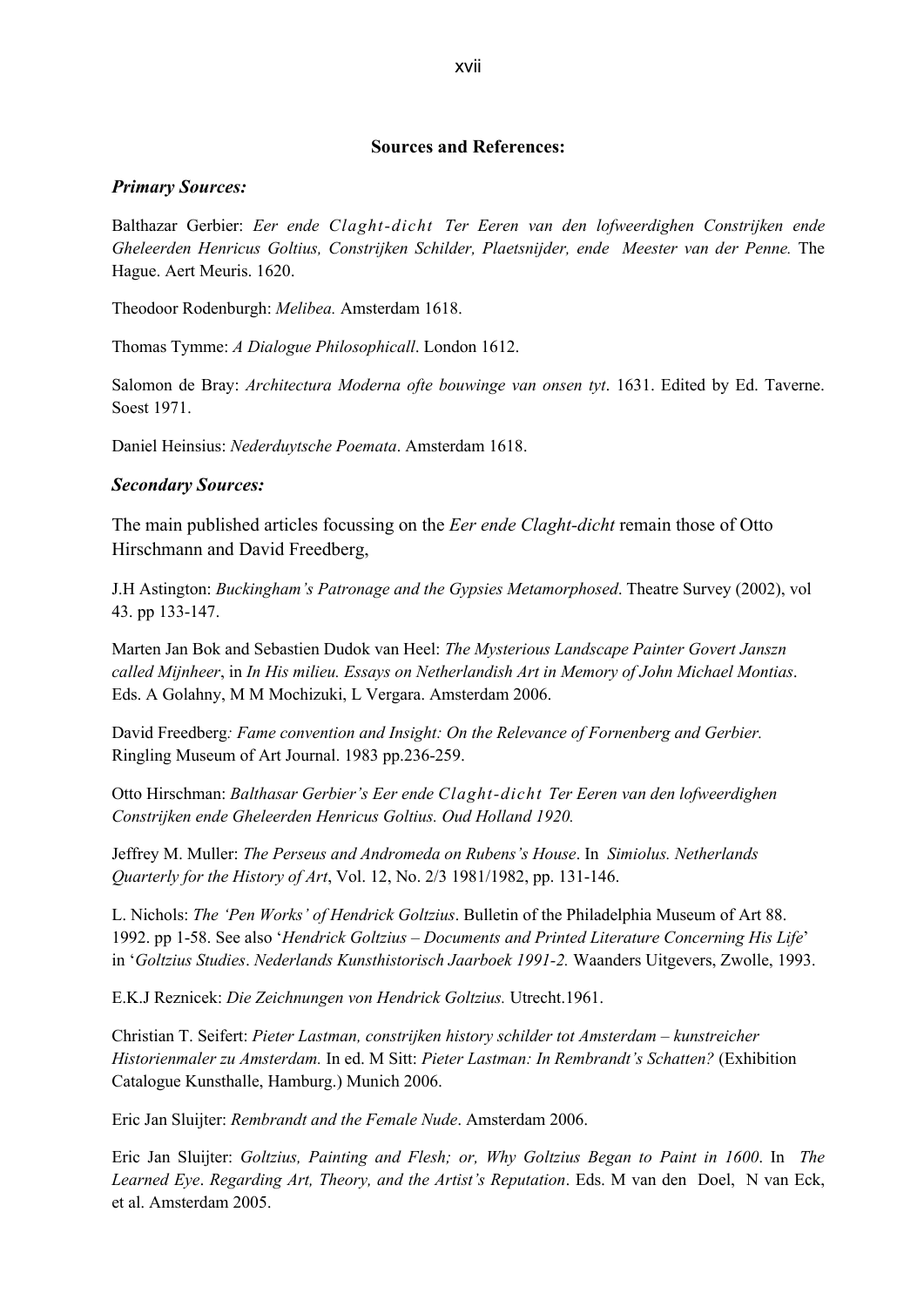#### **Notes:**

1

<sup>2</sup> Hirschmann, O: *Balthasar Gerbiers Eer Ende Claght-Dight ter Eeren van Henricus Goltius*. Oud Holland 1920.

<sup>3</sup> Freedberg, D: *Fame, Convention and Insight: On the Relevance of Fornenbergh and Gerbier. Ringling Museum* of Art Journal. The Ringling Museum, Sarasota. 1983. P236-259.

4 Shelfmark76 B 23. I am grateful to Dr. Anneke van den Bergh for confirming that the book is in the Stadsbibliotheek's collection.

 $5$  Accessed 27 July 2009 The catalogue records the book as in  $4^\circ$ , suggesting that the British Museum copy has been substantially trimmed, but Hirschmann refers to the copy he consulted as octavo.

<sup>6</sup> Gerrit Tierie suggests there was "an intimate relation between Gerbier, Goltzius and Drebbel", in his *Cornelis Drebbel,* Amsterdam. 1932. P.26.

<sup>7</sup> *Den Thuyn van de Prins van Orangien spreeckt tot sijn Excelltie*.

<sup>8</sup> Thomas Tymme: *A Dialogue Philosophicall.* 1612. P.60.

<sup>9</sup> Exodus XXXV.30. In his 1971 edition of Salomon de Bray's '*Architectura Moderna'*, Ed Taverne draws attention to de Bray's use of Gerbier's imagery. As a friend of Goltzius and van Mander, it is credible that de Bray would have read the *Eer ende Claght-dicht*. It may also be that de Bray influenced Gerbier in his *Three Principles of Magnificent Building*, thirty years later.

 $10$  The burial records of the Waalse Kerk show her death as having occurred in 1621.

<sup>11</sup> Further details about Israel and his family appear in the burial records of Amsterdam's Waalse Kerk.

<sup>12</sup> The dedication of *Melibea* is dated '*den lesten December 1617*' and the title page is dated New Year 1618. Gerbier wrote the verse section of the *Eer ende Claght-dicht* during 1617, and perhaps early 1618. Hirschmann refers to Melibea, but doubts that Gerbier knew it. The parallels were first noted by N de Roever. (Oud Holland. 1903)

<sup>13</sup> Marten Jan Bok and Sebastien Dudok van Heel: *The Mysterious Landscape Painter Govert Janszn called Mijnheer*, in *In His milieu. Essays on Netherlandish Art in Memory of John Michael Montias*. Amsterdam 2006. P 77. In the years 1610-1612, Govert Janszn Poelenburgh was a neighbour of Israel Gerbier, who at that time lived in the Warmoesstraat.

<sup>14</sup> Van den Valkert was himself the author of a '*Lofdicht ter eeren St Lucas het Schilders Patroon'* in 1618, as well as being responsible for the title page of the second edition of *Het Schilderboek*.

<sup>15</sup> Published by Willem Janssen, Amsterdam, 1616.

<sup>16</sup> Arjan van Dixhoorn: *Lustige geesten. Rederijkers in de Noordelijke Nederlanden(1480-1650)* Amsterdam UP. 2009.

 $17$  It corresponds to both the Latin version of Junius, and the French translation (1567) of Jacques Grévin, but I have not had access to the Dutch version. If the Dutch is not that of Gillis, then it is likely to be Gerbier's.

<sup>18</sup> A similar emblem '*De Douceur Amertume'* appears as no.13 in Heinsius's *Emblemata Amatoria*, printed in 1616 with the *Nederduytsche Poemata*.

<sup>19</sup> Boissard, J-J: *Emblemes...nouvellement mis de latin en françois par Pierre Joly.* (Metz 1595)

<sup>&</sup>lt;sup>1</sup> British Museum Department of Prints and Drawings Shelfmark 157.a.35